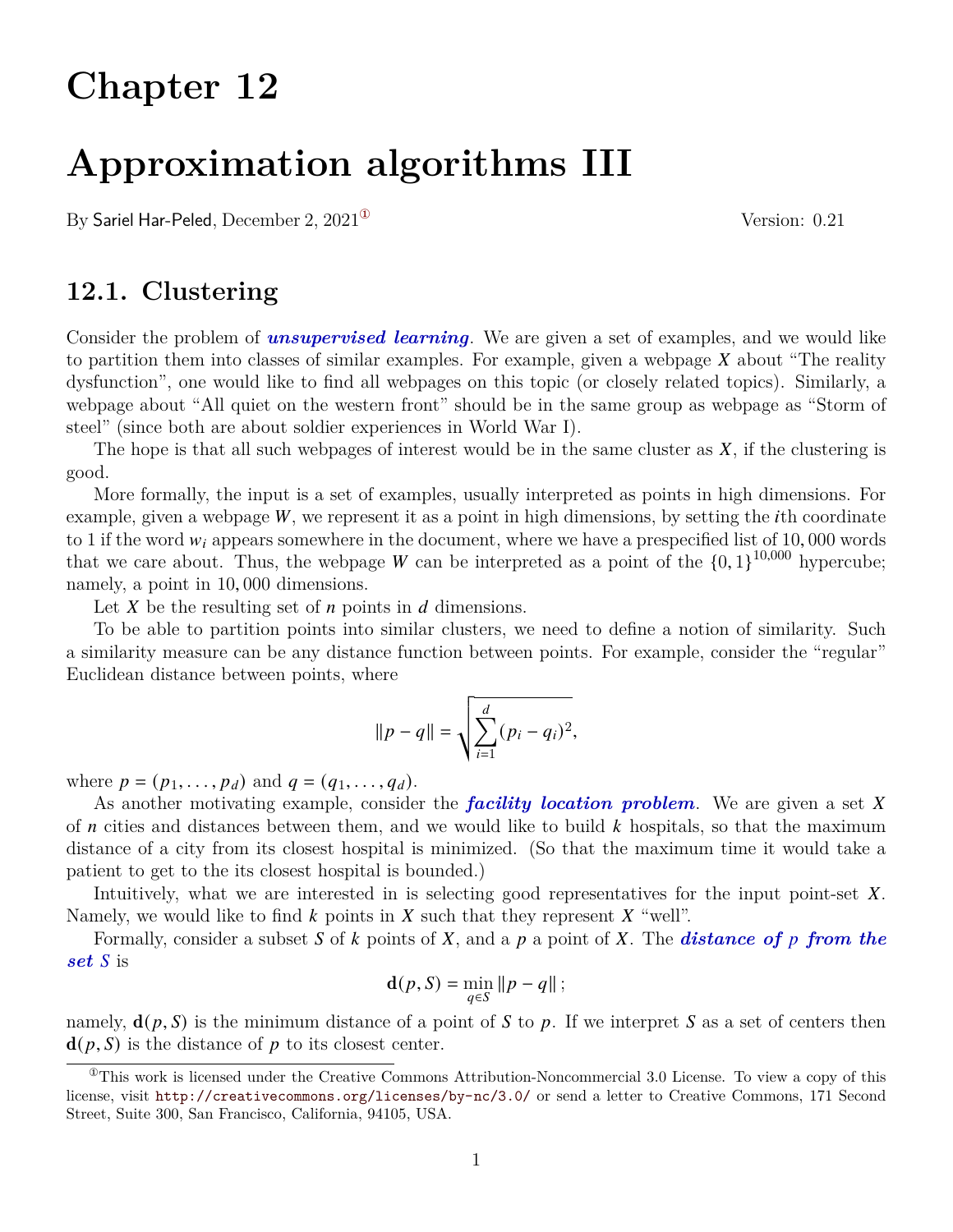Now, the *price* of clustering  $X$  by the set  $S$  is

$$
\nu(X, S) = \max_{p \in X} \mathbf{d}(p, S).
$$

This is the maximum distance of a point of  $X$  from its closest center in  $S$ .

It is somewhat illuminating to consider the problem in the plane. We have a set  $P$  of  $n$  points in the plane, we would like to find  $k$  smallest discs centered at input points, such that they cover all the points of *.* Consider the example on the right.



In this example, assume that we would like to cover it by 3 disks. One possible solution is being shown in [Figure 12.1.](#page-1-0) The quality of the solution is the radius  $r$  of the largest disk. As such, the clustering problem here can be interpreted as the problem of computing an optimal cover of the input point set by  $k$  discs/balls of minimum radius. This is known as the *k*-center problem.

<span id="page-1-0"></span>It is known that  $k$ -center clustering is NP-HARD, even to approximate within a factor of (roughly) 1.8. Interestingly, there is a simple and elegant 2-approximation algorithm. Namely, one can compute in polynomial time,  $k$  centers, such that they induce balls of radius at most twice the optimal radius.

Here is the formal definition of the  $k$ -center clustering problem.

#### **-center clustering**

**Instance**: A set P a of n points, a distance function  $d(p, q)$ , for  $p, q \in P$ , with triangle inequality holding for  $\mathbf{d}(\cdot, \cdot)$ , and a parameter k. **Question:** A subset S that realizes  $r_{opt}(P, k) = \min_{S \subseteq P, |S| = k} D_S(P)$ , where  $D_S(P) = \max_{x \in X} d(x, S)$ and  $\mathbf{d}(x, S) = \min_{s \in S} \mathbf{d}(s, x)$ .

### **12.1.1.** The approximation algorithm for k-center clustering

To come up with the idea behind the algorithm, imagine that we already have a solution with  $m = 3$  centers. We would like to pick the next  $m+1$  center. Inspecting the examples above, one realizes that the solution is being determined by a bottleneck point; see [Figure 12.1.](#page-1-0) That is, there is a single point which determine the quality of the clustering, which is the point furthest away from the set of centers. As such, the natural step is to find a new center that would better serve this bottleneck point. And, what can be a better service for this point, than make it the next center?



(The resulting clustering using the new center for the example is depicted on the right.)

Namely, we always pick the bottleneck point, which is furthest away for the current set of centers, as the next center to be added to the solution.

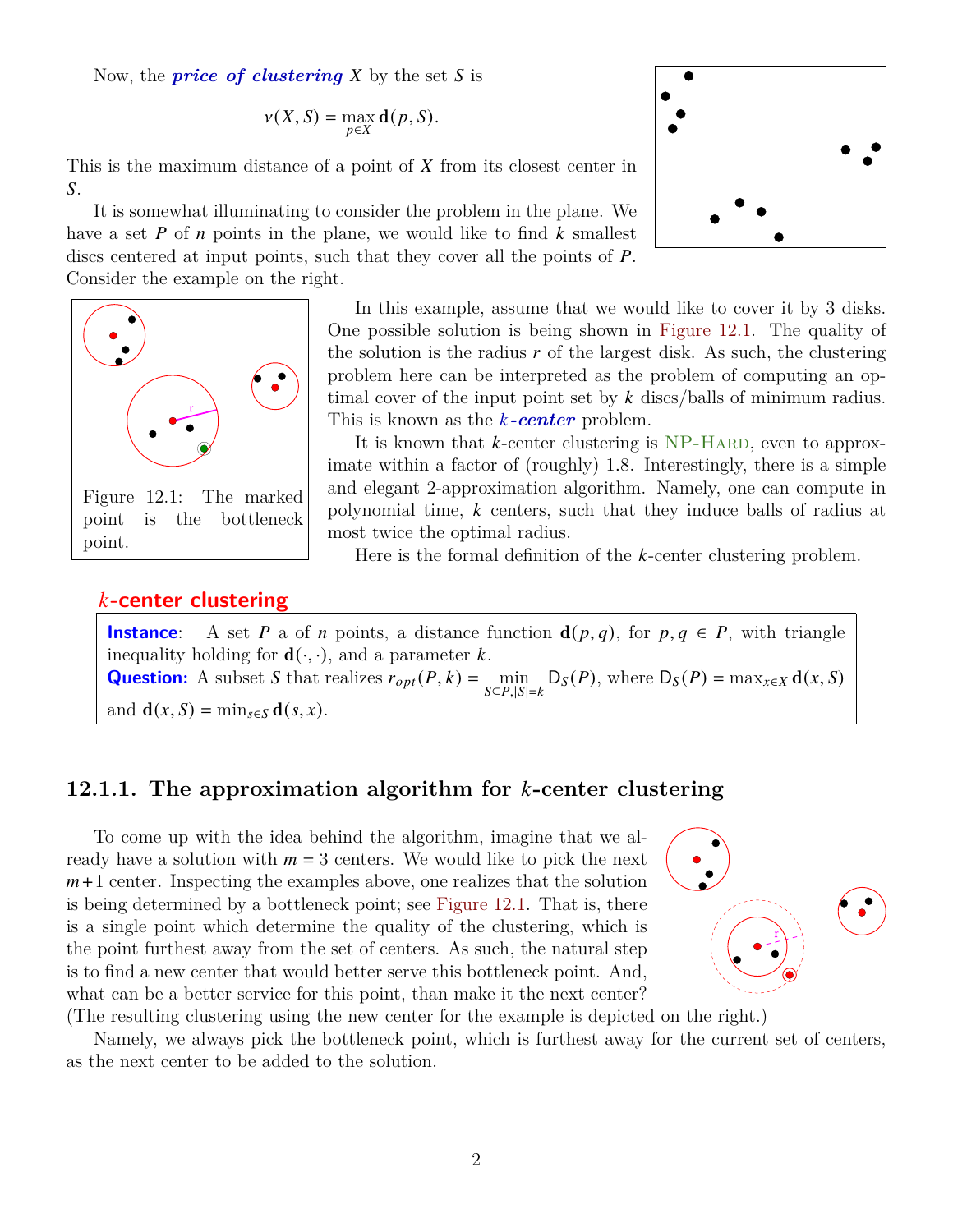The resulting approximation algorithm is depicted on the right. Observe, that the quantity  $r_{i+1}$  denotes the (minimum) radius of the *i* balls centered at  $u_1, \ldots, u_i$ such that they cover  $P$  (where all these balls have the same radius). (Namely, there is a point  $p \in P$  such that  $\mathbf{d}(p, \{u_1, \ldots, u_i\}) = r_{i+1}.$ 

It would be convenient, for the sake of analysis, to imagine that we run AprxKCenter one additional iteration, so that the quantity  $r_{k+1}$  is well defined.

Observe, that the running time of the algorithm AprxKCenter is  $O(nk)$  as can be easily verified.

<span id="page-2-0"></span>**Lemma 12.1.1.** *We have that*  $r_2 \geq ... \geq r_k \geq r_{k+1}$ .

*Proof:* At each iteration the algorithm adds one new center, and as such the distance of a point to the closest center can not increase. In particular, the distance of the furthest point to the centers does not increase.

**Observation 12.1.2.** The radius of the clustering generated by  $AprxKCenter$  is  $r_{k+1}$ .

<span id="page-2-1"></span>**Lemma 12.1.3.** We have that  $r_{k+1} \leq 2r_{opt}(P, k)$ , where  $r_{opt}(P, k)$  is the radius of the optimal solution *using balls.*

*Proof:* Consider the k balls forming the optimal solution:  $D_1, \ldots, D_k$  and consider the k center points contained in the solution  $S$  computed by AprxKCenter.

If every disk  $D_i$  contain at least one point of S, then we are done, since every point of P is in distance at most  $2r_{opt}(P, k)$  from one of the points of S. Indeed, if the ball  $D_i$ , centered at q, contains the point  $u \in S$ , then for any point  $p \in P \cap D_i$ , we have that



q  $r_{opt}$  $x^{\bullet}$ ,  $y$ 

Otherwise, there must be two points x and y of S contained in the same ball  $D_i$ of the optimal solution. Let  $D_i$  be centered at a point  $q$ .

We claim distance between x and y is at least  $r_{k+1}$ . Indeed, imagine that x was added at the  $\alpha$ th iteration (that is,  $u_{\alpha} = x$ ), and y was added in a later  $\beta$ th iteration (that is,  $u_{\beta} = y$ ), where  $\alpha < \beta$ . Then,

$$
r_{\beta} = \mathbf{d}\big(y, \big\{u_1, \ldots, u_{\beta-1}\big\}\big) \leq \mathbf{d}(x, y),
$$

since  $x = u_\alpha$  and  $y = u_\beta$ . But  $r_\beta \ge r_{k+1}$ , by [Lemma 12.1.1.](#page-2-0) Applying the triangle inequality again, we have that  $r_{k+1} \leq r_{\beta} \leq \mathbf{d}(x, y) \leq \mathbf{d}(x, q) + \mathbf{d}(q, y) \leq 2r_{opt}$ , implying the claim.  $\blacksquare$ 

**Theorem 12.1.4.** One can approximate the *k*-center clustering up to a factor of two, in time  $O(nk)$ .

*Proof:* The approximation algorithm is AprxKCenter. The approximation quality guarantee follows from [Lemma 12.1.3,](#page-2-1) since the furthest point of P from the k-centers computed is  $r_{k+1}$ , which is guaranteed to be at most  $2r_{opt}$ .

$$
AprxKCenter(P, k)
$$
\n
$$
P = \{p_1, \ldots, p_n\}
$$
\n
$$
S = \{p_1\}, u_1 \leftarrow p_1
$$
\nwhile  $|S| < k$  do\n
$$
i \leftarrow |S|
$$
\nfor  $j = 1 \ldots n$  do\n
$$
d_j \leftarrow \min(d_j, \mathbf{d}(p_j, u_i))
$$
\n
$$
r_{i+1} \leftarrow \max(d_1, \ldots, d_n)
$$
\n
$$
u_{i+1} \leftarrow \text{point of } P \text{ realizing } r_i
$$
\n
$$
S \leftarrow S \cup \{u_{i+1}\}
$$
\nreturn  $S$ 

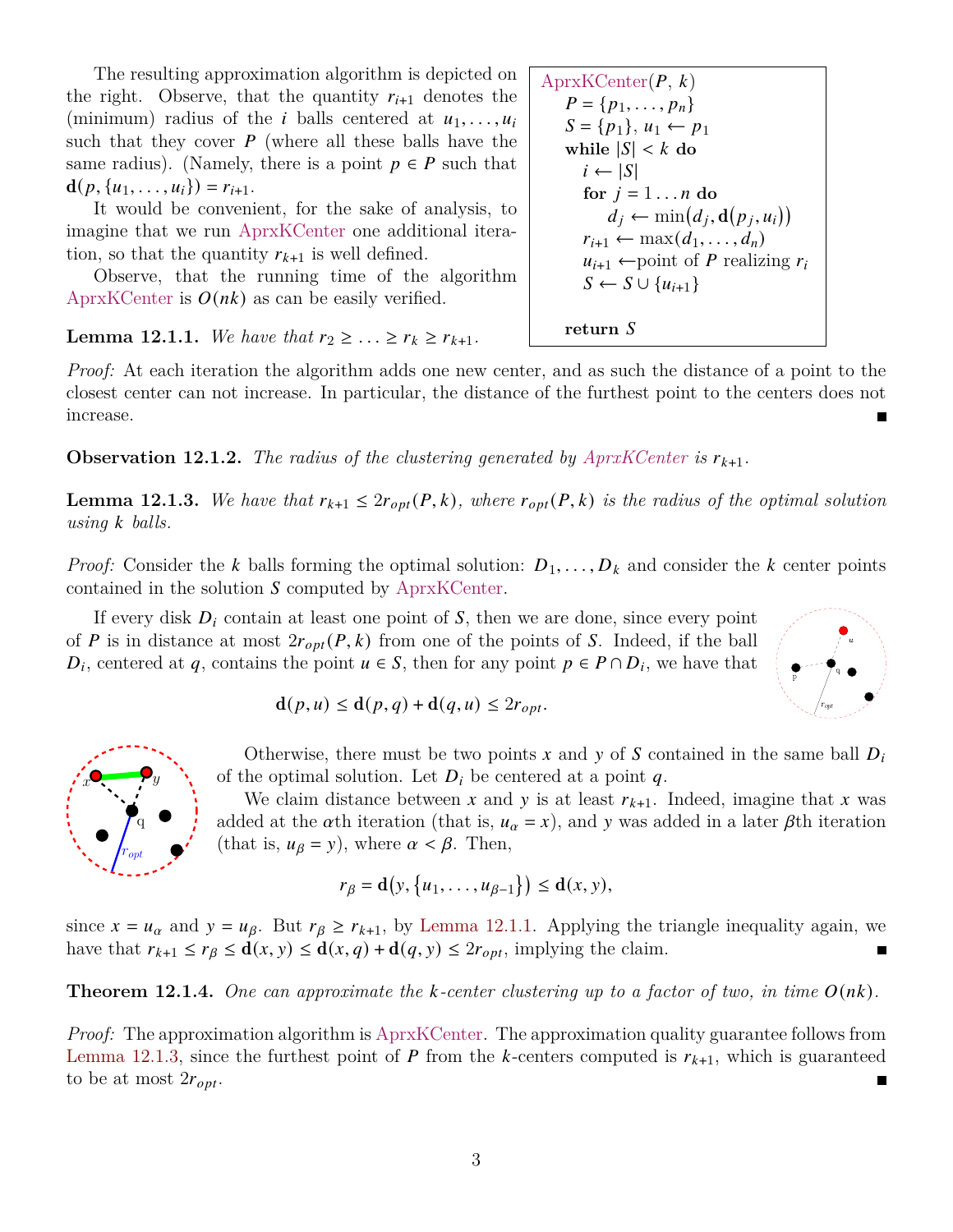## **12.2. Subset Sum**

#### **Subset Sum**

```
Instance: X = \{x_1, \ldots, x_n\} - n integer positive numbers, t - target number
Question: Is there a subset of X such the sum of its elements is t?
```
Subset Sum is (of course) NPC, as we already proved. It can be solved in polynomial time if the numbers of X are small. In particular, if  $x_i \leq M$ , for  $i = 1, \ldots, n$ , then  $t \leq Mn$  (otherwise, there is no solution). Its reasonably easy to solve in this case, as the algorithm on the right shows. The running time of the resulting algorithm is  $O(Mn^2)$ .

Note, that  $M$  might be prohibitly large, and as such, this algorithm is not polynomial in  $n$ . In particular, if  $\overline{M} = 2^n$  then this algorithm is prohibitly

```
SolveSubsetSum (X, t, M)b[0 \ldots Mn] - boolean array init to FALSE.
      // b[x] is TRUE if x can be realized by
           a subset of X.
   b[0] \leftarrow \text{TRUE}. do
     for j = Mn down to x_i do
        b[j] \leftarrow B[j - x_i] \vee B[j]return B[t]
```
slow. Since the relevant decision problem is NPC, it is unlikely that an efficient algorithm exist for this problem. But still, we would like to be able to solve it quickly and efficiently. So, if we want an efficient solution, we would have to change the problem slightly. As a first step, lets turn it into an optimization problem.

### **Subset Sum Optimization**

**Instance**:  $(X, t)$ : A set X of *n* positive integers, and a target number t. **Question:** The largest number  $\gamma_{\text{opt}}$  one can represent as a subset sum of X which is smaller or equal to  $t$ .

Intuitively, we would like to find a subset of  $X$  such that it sum is smaller than  $t$  but very close to  $t$ . Next, we turn problem into an approximation problem.

## **Subset Sum Approx**

**Instance**:  $(X, t, \varepsilon)$ : A set X of *n* positive integers, a target number *t*, and parameter  $\varepsilon > 0$ . **Question:** A number *z* that one can represent as a subset sum of X, such that  $(1 - \varepsilon)\gamma_{\text{opt}} \le$  $z \leq \gamma_{\text{opt}} \leq t$ .

The challenge is to solve this approximation problem efficiently. To demonstrate that there is hope that can be done, consider the following simple approximation algorithm, that achieves a constant factor approximation.

**Lemma 12.2.1.** Let  $(X, t)$  be an instance of **Subset Sum**. Let  $\gamma_{\text{opt}}$  be optimal solution to given instance. *Then one can compute a subset sum that adds up to at least*  $\gamma_{\text{opt}}/2$  *in*  $O(n \log n)$  *time.* 

*Proof:* Add the numbers from largest to smallest, whenever adding a number will make the sum exceed t, we throw it away. We claim that the generated sum s has the property that  $\gamma_{\text{opt}}/2 \leq s \leq t$ . Clearly, if the total sum of the numbers is smaller than t, then no number is being rejected and  $s = \gamma_{\text{opt}}$ .

Otherwise, let  $u$  be the first number being rejected, and let  $s'$  be the partial subset sum, just before u is being rejected. Clearly,  $s' > u > 0$ ,  $s' < t$ , and  $s' + u > t$ . This implies  $t < s' + u < s' + s' = 2s'$ , which implies that  $s' \geq t/2$ . Namely, the subset sum output is larger than  $t/2$ . П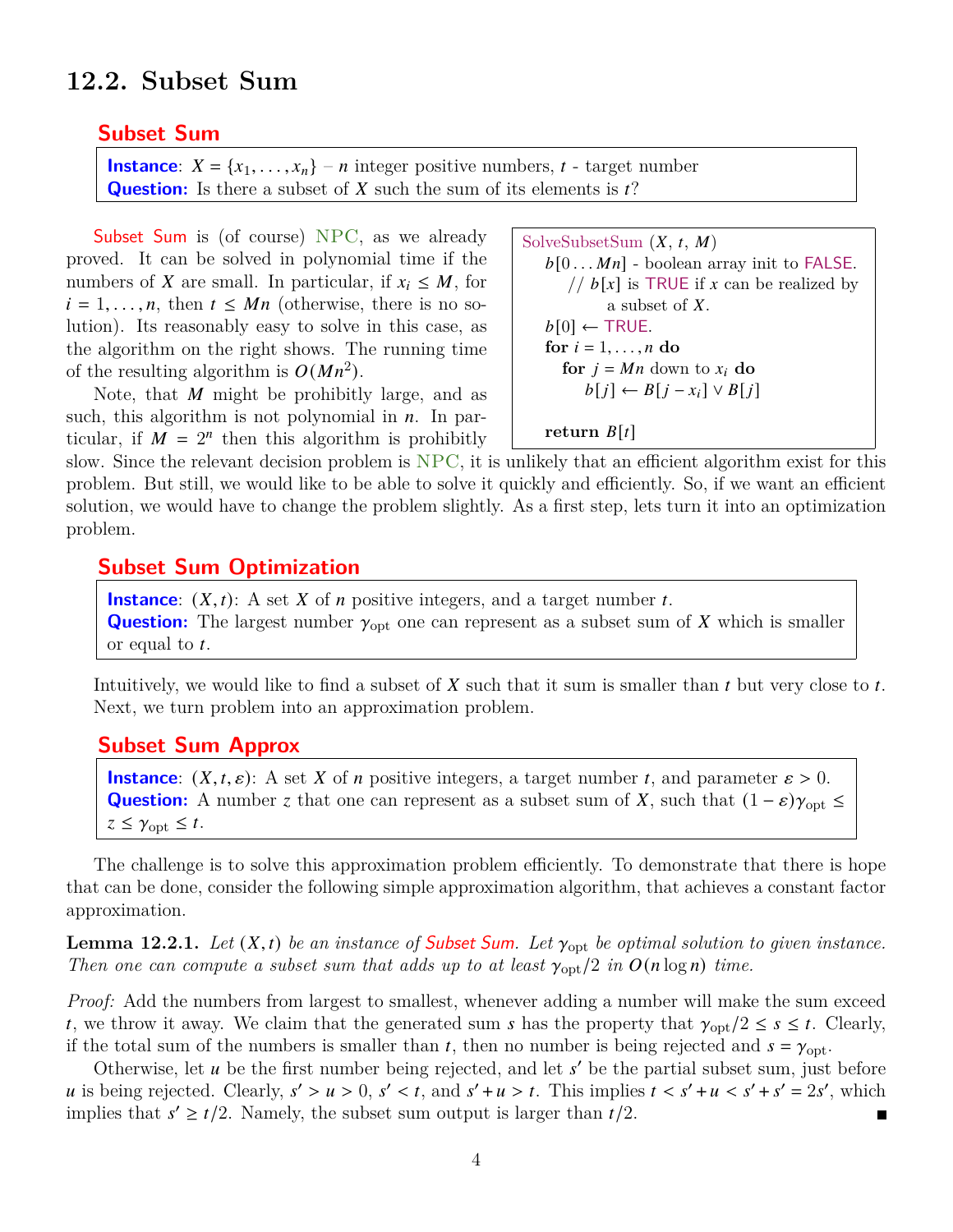## **12.2.1.** On the complexity of  $\varepsilon$ -approximation algorithms

Definition 12.2.2 (PTAS). For a maximization problem PROB, an algorithm  $A(I, \varepsilon)$  (i.e., A receives as input an instance of **PROB**, and an approximation parameter  $\varepsilon > 0$  is a **polynomial time approxi***mation scheme* (**PTAS**) if for any instance  $I$  we have

$$
(1 - \varepsilon) |opt(I)| \le |A(I, \varepsilon)| \le |opt(I)|,
$$

where  $|\text{opt}(I)|$  denote the price of the optimal solution for I, and  $|\mathcal{A}(I,\varepsilon)|$  denotes the price of the solution outputted by A. Furthermore, the running time of the algorithm A is polynomial in  $n$  (the input size), when  $\varepsilon$  is fixed.

For a minimization problem, the condition is that  $|\text{opt}(I)| \leq |\mathcal{A}(I,\varepsilon)| \leq (1+\varepsilon)|\text{opt}(I)|$ .

Example 12.2.3. An approximation algorithm with running time  $O(n^{1/\varepsilon})$  is a PTAS, while an algorithm with running time  $O(1/\varepsilon^n)$  is not.

Definition 12.2.4 (FPTAS.). An approximation algorithm is *fully polynomial time approximation scheme* (**FPTAS**) if it is a PTAS, and its running time is polynomial both in n and  $1/\varepsilon$ .

Example 12.2.5. A PTAS with running time  $O(n^{1/\varepsilon})$  is not a FPTAS, while a PTAS with running time  $O(n^2/\varepsilon^3)$  is a FPTAS.

#### **12.2.2. Approximating subset-sum**

Let  $S = \{a_1, \ldots, a_n\}$  be a set of numbers. For a number x, let  $x + S$  denote the translation of S by x; namely,  $x + S = {a_1 + x, a_2 + x, \dots a_n + x}$ . Our first step in deriving an approximation algorithm for Subset Sum is to come up with a slightly different algorithm for solving the problem exactly. The algorithm is depicted on the right.

Note, that while ExactSubsetSum performs only  $n$ iterations, the lists  $P_i$  that it constructs might have exponential size.

```
\mathrm{Trim}(L',\delta)// L': inc.
                          sorted list of #s
   L = \langle y_1 \dots y_m \rangle// y_i \le y_{i+1}, for i = 1, ..., n - 1.
   curr \leftarrow y_1L_{out} \leftarrow \{y_1\}for i = 2...m do
       if y_i > curr \cdot (1 + \delta)Append y_i to L_{out}curr \leftarrow y_ireturn L_{out}
```
 $\text{ExactSubsetSum}(S, t)$  $n \leftarrow |S|$  $P_0 \leftarrow \{0\}$ for  $i = 1...n$  do  $P_i \leftarrow P_{i-1} \cup (P_{i-1} + x_i)$ Remove from  $P_i$  all elements > t **return** largest element in  $P_n$ 

Thus, if we would like to turn ExactSubsetSum into a faster algorithm, we need to somehow to make the lists  $L_l$  smaller. This would be done by removing numbers which are very close together.

Definition 12.2.6. For two positive real numbers  $z \leq$ Definition 12.2.0. For two positive real numbers<br>y, the number y is a  $\delta$ -approximation to z if  $\frac{y}{1+y}$  $\frac{y}{1+\delta} \le$  $z \leq y$ .

The procedure Trim that trims a list  $L'$  so that it removes close numbers is depicted on the left.

<span id="page-4-0"></span>**Observation 12.2.7.** If  $x \in L'$  then there exists a number  $y \in L_{out}$  such that  $y \le x \le y(1+\delta)$ , where  $L_{out} \leftarrow Trim(L', \delta).$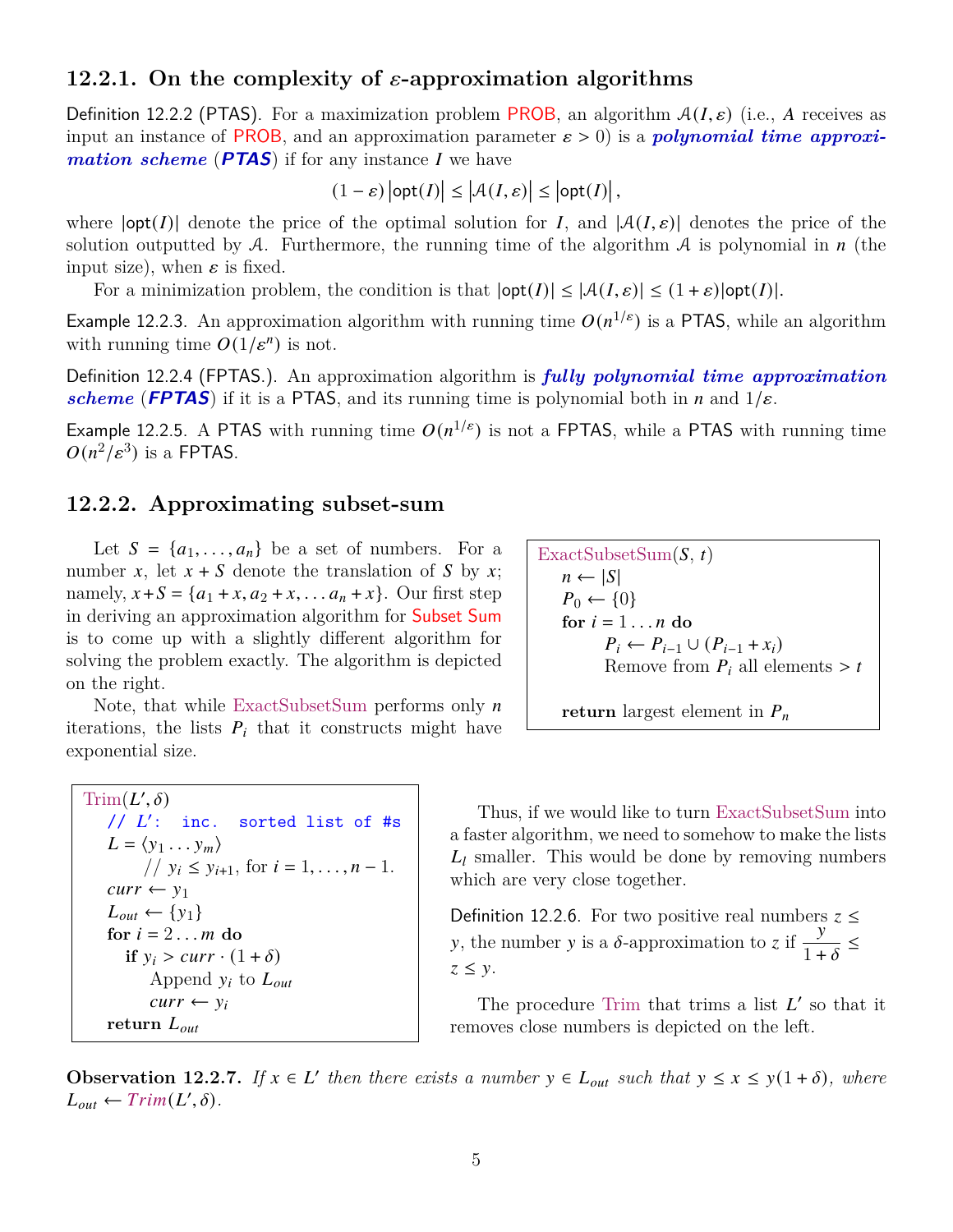We can now modify ExactSubsetSum to use Trim to keep the candidate list shorter. The resulting algorithm ApproxSubsetSum is depicted on the right. Note, that computing  $E_i$  requires merging two sorted lists, which can be done in linear time in the size of the lists (i.e., we can keep all the lists sorted, without sorting the lists repeatedly).

Let  $E_i$  be the list generated by the algorithm in the *i*th iteration, and  $P_i$  be the list of numbers without any trimming (i.e., the set generated by ExactSubsetSum algorithm) in the  $i$ th iteration.

ApproxSubsetSum $(S, t)$ //Assume  $S = \{x_1, \ldots, x_n\}$ , where //  $x_1 \leq x_2 \leq \ldots \leq x_n$  $n \leftarrow |S|, L_0 \leftarrow \{0\}, \delta = \varepsilon/2n$ for  $i = 1...n$  do  $E_i \leftarrow L_{i-1} \cup (L_{i-1} + x_i)$  $L_i \leftarrow Trim(E_i, \delta)$ Remove from  $L_i$  all elements > t.

 $\blacksquare$ 

**return** largest element in  $L_n$ 

<span id="page-5-2"></span>**Claim 12.2.8.** For any  $x \in P_i$  there exists  $y \in L_i$  such that  $y \leq x \leq (1+\delta)^i y$ .

*Proof:* If  $x \in P_1$  the claim follows by [Observation 12.2.7](#page-4-0) above. Otherwise, if  $x \in P_{i-1}$ , then, by induction, there is  $y' \in L_{i-1}$  such that  $y' \le x \le (1+\delta)^{i-1}y'$ . [Observation 12.2.7](#page-4-0) implies that there exists  $y \in L_i$  such that  $y \le y' \le (1 + \delta)y$ , As such,

$$
y \le y' \le x \le (1+\delta)^{i-1}y' \le (1+\delta)^{i}y
$$

as required.

The other possibility is that  $x \in P_i \setminus P_{i-1}$ . But then  $x = \alpha + x_i$ , for some  $\alpha \in P_{i-1}$ . By induction, there exists  $\alpha' \in L_{i-1}$  such that

$$
\alpha' \le \alpha \le (1+\delta)^{i-1}\alpha'
$$

.

Thus,  $\alpha' + x_i \in E_i$  and by [Observation 12.2.7,](#page-4-0) there is a  $x' \in L_i$  such that

$$
x' \le \alpha' + x_i \le (1 + \delta)x'.
$$

Thus,

$$
x' \le \alpha' + x_i \le \alpha + x_i = x \le (1+\delta)^{i-1}\alpha' + x_i \le (1+\delta)^{i-1}(\alpha' + x_i) \le (1+\delta)^i x'.
$$

Namely, for any  $x \in P_i \setminus P_{i-1}$ , there exists  $x' \in L_i$ , such that  $x' \le x \le (1+\delta)^i x'$ .

#### **12.2.2.1. Bounding the running time of ApproxSubsetSum**

We need the following two easy technical lemmas. We include their proofs here only for the sake of completeness.

<span id="page-5-0"></span>**Lemma 12.2.9.** *For*  $x \in [0, 1]$ *, it holds*  $\exp(x/2) \leq (1 + x)$ *.* 

*Proof:* Let  $f(x) = \exp(x/2)$  and  $g(x) = 1 + x$ . We have  $f'(x) = \exp(x/2)/2$  and  $g'(x) = 1$ . As such,

$$
f'(x) = \frac{\exp(x/2)}{2} \le \frac{\exp(1/2)}{2} \le 1 = g'(x), \quad \text{for } x \in [0, 1].
$$

Now,  $f(0) = g(0) = 1$ , which immediately implies the claim.

<span id="page-5-1"></span>**Lemma 12.2.10.** *For*  $0 < \delta < 1$ *, and*  $x \ge 1$ *, we have*  $\log_{1+\delta} x \le \frac{2 \ln x}{s}$  $\frac{\pi x}{\delta} = 0$  $\ln x$  $\overline{\delta}$ ! .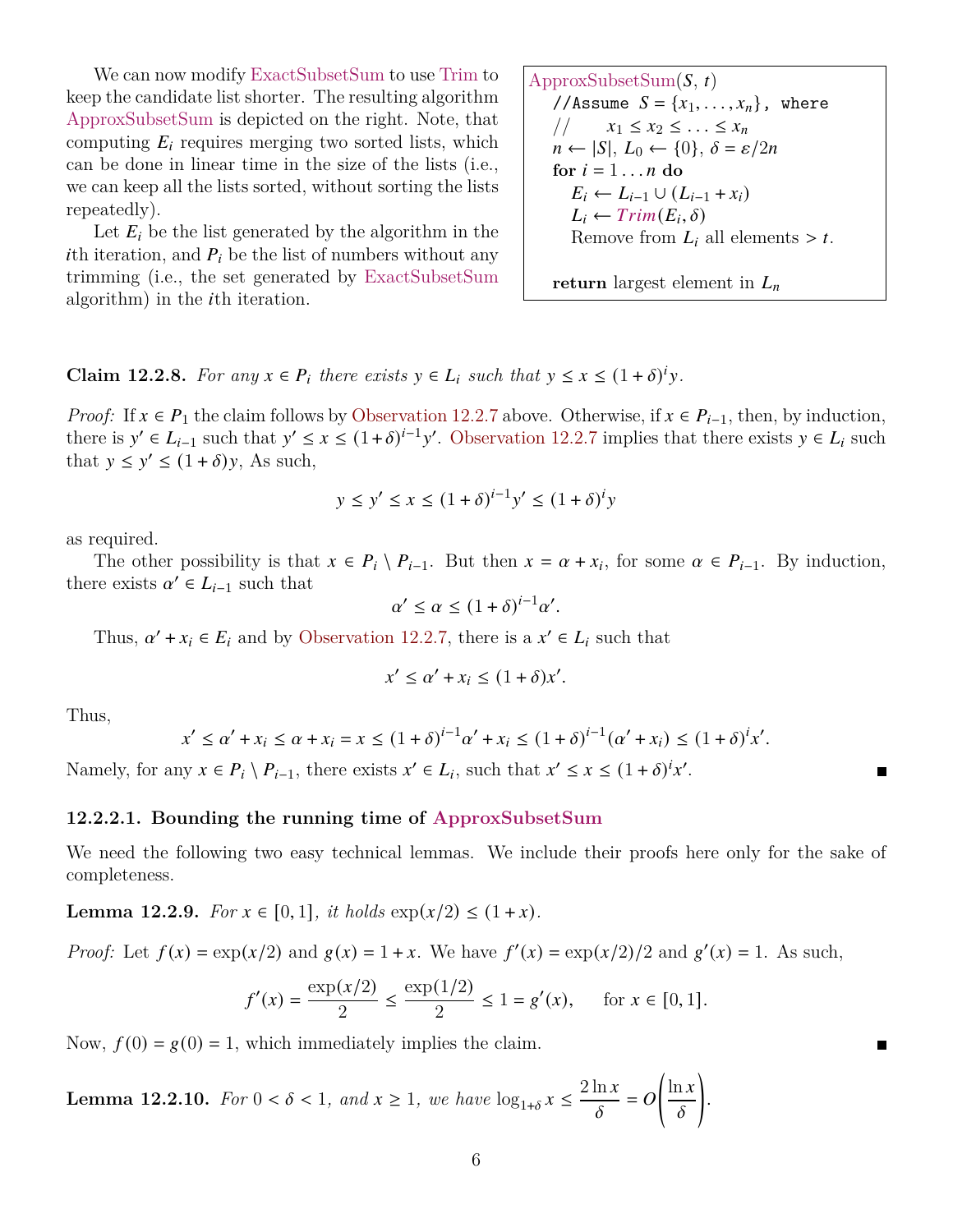*Proof:* We have, by [Lemma 12.2.9,](#page-5-0) that  $\log_{1+\delta} x = \frac{\ln x}{\ln(1+x)}$  $\frac{\ln x}{\ln(1 + \delta)} \le \frac{\ln x}{\ln \exp( \delta)}$  $\frac{\ln x}{\ln \exp(\delta/2)} = \frac{2 \ln x}{\delta}$  $\frac{1}{\delta}$ .

**Observation 12.2.11.** *In a list generated by Trim, for any number , there are no two numbers in the trimmed list between*  $x$  *and*  $(1+\delta)x$ *.* 

<span id="page-6-0"></span>**Lemma 12.2.12.** We have  $|L_i| = O\left(\frac{n^2}{n}\right)$  $\left(\frac{i^2}{\varepsilon}\log n\right)$ , for  $i=1,\ldots,n$ .

*Proof:* The set  $L_{i-1} + x_i$  is a set of numbers between  $x_i$  and  $ix_i$ , because  $x_i$  is larger than  $x_1 \ldots x_{i-1}$  and  $L_{i-1}$  contains subset sums of at most  $i-1$  numbers, each one of them smaller than  $x_i$ . As such, the number of different values in this range, stored in the list  $L_i$ , after trimming is at most

$$
\log_{1+\delta}\frac{ix_i}{x_i}=O\bigg(\frac{\ln i}{\delta}\bigg)=O\bigg(\frac{\ln n}{\delta}\bigg),\,
$$

by [Lemma 12.2.10.](#page-5-1) Thus, as  $\delta = \varepsilon/2n$ , we have

$$
|L_i| \leq |L_{i-1}| + O\left(\frac{\ln n}{\delta}\right) \leq |L_{i-1}| + O\left(\frac{n \ln n}{\varepsilon}\right) = O\left(\frac{n^2 \log n}{\varepsilon}\right).
$$

<span id="page-6-1"></span>**Lemma 12.2.13.** *The running time of ApproxSubsetSum is*  $O\left(\frac{n^3}{5}\right)$  $\frac{i^3}{\varepsilon} \log^2 n$ .

*Proof:* Clearly, the running time of ApproxSubsetSum is dominated by the total length of the lists  $L_1, \ldots, L_n$  it creates. [Lemma 12.2.12](#page-6-0) implies that  $\sum_{i=1}^{n} L_i$ i  $|L_i| = O\left(\frac{n^3}{n}\right)$  $\frac{n^3}{\varepsilon} \log n$ . The running time of Trim is proportional to the size of the lists, implying the claimed running time.

#### **12.2.2.2. The result**

**Theorem 12.2.14.** *ApproxSubsetSum returns a number*  $u \leq t$ , such that

$$
\frac{\gamma_{\text{opt}}}{1+\varepsilon} \le u \le \gamma_{\text{opt}} \le t,
$$

where  $\gamma_{\text{opt}}$  is the optimal solution (i.e., largest realizable subset sum smaller than  $t$ ). The running time of  $ApproxSubsetSum$  is  $O((n^3/\varepsilon) \log n)$ .

*Proof:* The running time bound is by [Lemma 12.2.13.](#page-6-1)

As for the other claim, consider the optimal solution  $\varphi$ t  $\in P_n$ . By [Claim 12.2.8,](#page-5-2) there exists  $z \in L_n$ such that  $z \le opt \le (1 + \delta)^n z$ . However,

$$
(1+\delta)^n = (1+\varepsilon/2n)^n \le \exp\left(\frac{\varepsilon}{2}\right) \le 1+\varepsilon,
$$

since  $1+x \leq e^x$  for  $x \geq 0$ . Thus,  $\text{opt}/(1+\varepsilon) \leq z \leq \text{opt} \leq t$ , implying that the output of ApproxSubsetSum is within the required range.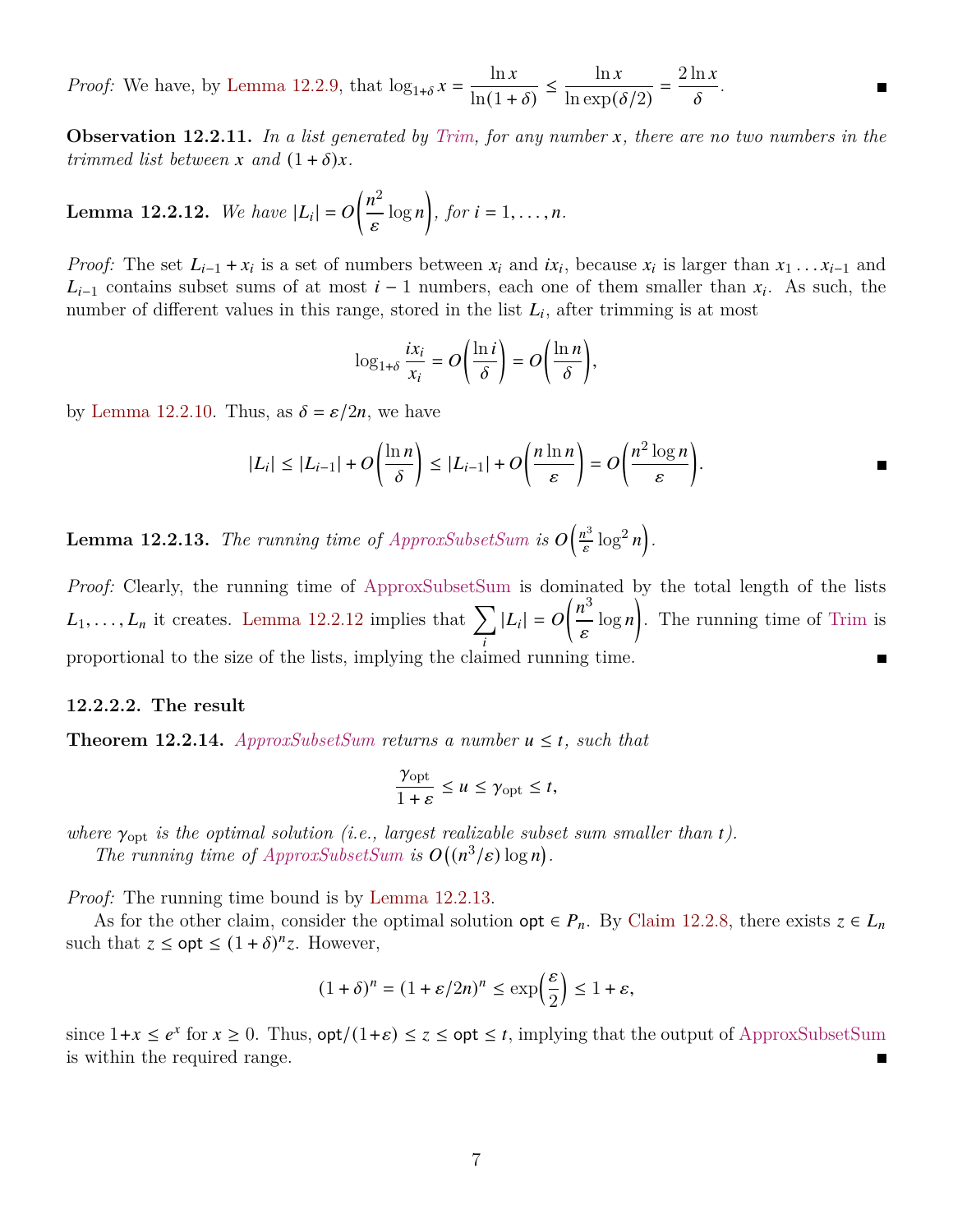## **12.3. Approximate Bin Packing**

Consider the following problem.

#### **Min Bin Packing**

**Instance**:  $s_1 \nldots s_n - n$  numbers in [0, 1] **Question:** Q: What is the minimum number of unit bins do you need to use to store all the numbers in  $S$ ?

Bin Packing is NP-COMPLETE because you can reduce Partition to it. Its natural to ask how one can approximate the optimal solution to Bin Packing.

One such algorithm is *next fit*. Here, we go over the numbers one by one, and put a number in the current bin if that bin can contain it. Otherwise, we create a new bin and put the number in this bin. Clearly, we need at least

$$
\lceil S \rceil \text{ bins where } S = \sum_{i=1}^{n} s_i.
$$

Every two consecutive bins contain numbers that add up to more than 1, since otherwise we would have not created the second bin. As such, the number of bins used is  $\leq 2 \lceil S \rceil$ . As such, the next fit algorithm for bin packing achieves a  $\leq 2 \lceil S \rceil / |S| = 2$  approximation.

A better strategy, is to sort the numbers from largest to smallest and insert them in this order, where in each stage, we scan all current bins, and see if can insert the current number into one of those bins. If we can not, we create a new bin for this number. This is known as *first fit decreasing*. We state the approximation ratio for this algorithm without proof.

**Theorem 12.3.1 ([\[DLHT13\]](#page-8-0)).** *Decreasing first fit is a* 11/9*-approximation to Min Bin Packing. More precisely, for any instance of the problem, one has*

$$
\operatorname{FFD}(I) \leq \frac{11}{9}\mathrm{opt}(I) + \frac{2}{3},
$$

and this is tight in the worst case. Here  $FFD(I)$  and  $opt(I)$  are the number of bins used by the first-fit *decreasing algorithm and optimal solution, respectively.*

Remark 12.3.2. Note that if  $opt(I) = 2$ , then the above bound is  $FFD(I) \leq \frac{11}{9}2 + \frac{2}{3}$  $rac{2}{3} = \frac{28}{9}$  $\frac{28}{9} = 3\frac{1}{9}$  $\frac{1}{9}$ , Which means that in this case this approach could yield a solution with three bins, which is not exciting.

The above paper is almost 50 pages long, and is not easy. The coefficient 11/9 was proved by David S. Johnson in his PhD thesis in 1973 (who also authored [\[GJ90\]](#page-8-1)), but the exact value of the additive constant was only settled by [\[DLHT13\]](#page-8-0).

Remark 12.3.3. Note, that the above algorithm is not a multiplicative approximation (note the  $+2/3$ term). In particular, getting a 3/2-approximation is hard because of the reduction from Partition – there the decision boils down to whether the instance generated from partition requires two bins or three bins. As such, any multiplicative approximation better than  $3/2$  is impossible unless  $P = NP$ .

# **12.4. Bibliographical notes**

One can do 2-approximation for the  $k$ -center clustering in low dimensional Euclidean space can be done in  $\Theta(n \log k)$  time [\[FG88\]](#page-8-2). In fact, it can be solved in linear time [\[Har04\]](#page-8-3).